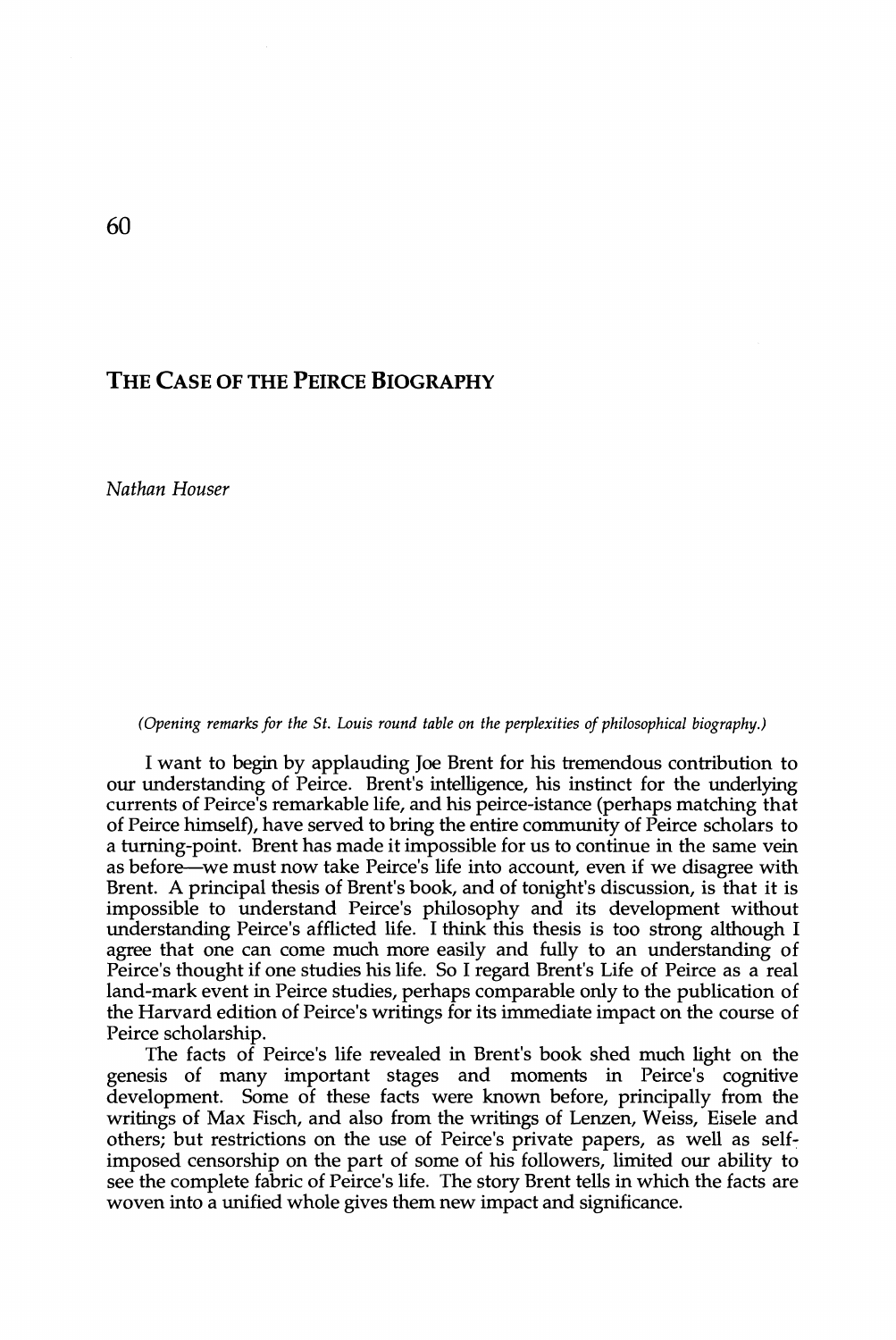## **5 9 6 SEMIOTICS 199 3**

Now we may feel as though we begin to understand Peirce for the first time. Yet I am reminded of Peirce's account of perception in his "New List": we understand manifolds of sense impressions when we succeed in reducing them to the unity of propositions. This reduction depends on hypothetical inference. Just as with perception, so with biography, the price of unity is hypothesis, and hypotheses always call for caution. Hypotheses are slippery things and can easily deceive us with their soothing harmonies. So how can we be sure that we have the right biography? The proof of a biographical hypothesis is not that it helps bring unity to the undisputed facts of a person's life—all good biographical hypotheses do that. A good biographical hypothesis, like a good hypothesis of any kind, might turn out to be dead wrong. If it comes to be accepted as proved, or as established, it will be because it has turned out to have more staying power than competing hypotheses, to yield more useful predictions, to groove better with the flow of ideas, and so forth. Brent clearly does not dispute this, and he certainly never claims to have given the final and privileged version of Peirce's life. But it may be worthwhile to remind ourselves that every set of facts can be explained by any number of unifying hypotheses. Fortunately not all are equally plausible nor satisfying in the long run. The tremendous importance of Brent's book is not that it gives us the definitive account of Peirce's life, but rather that it gives us the first, and I might add an exceedingly interesting and informative, account that succeeds in reducing the manifold of facts about Peirce's life to unity.

Even though I beheve that it is next to impossible to understand Peirce's philosophical development without understanding his life, I do not agree that it is also impossible to understand his philosophy without knowing about his life. Peirce labored over his philosophical writings, often working through several drafts before deciding that his views were adequately expressed. He expected to be understood on the basis of what he wrote. Clearly our written language is a public language based on general social and community conventions and standards—that is why it works. The idea that one cannot really be understood fully without revealing or having revealed the intimate facts of one's life is tantamount to a denial of the possibility of a public language, and it comes close to an endorsement of the doctrine that one's language is private and unique. A sort of rough and ready counter-proof of this private-language view is that you all understand very well, certainly well enough, what I am saying, even though not many of you know the intimate facts of my life. That is the beauty and the power of language.

Now if it is true, as I believe, that Peirce's contributions to thought are quite accessible independently of any very extensive knowledge of the facts of his life, then we can ask what might lead well-intentioned scholars to restrict access to such facts. Is there any reason to suppose that the obvious benefits from understanding a life could be outweighed by some negative result, perhaps an irrational dismissal or denial based on conservative prejudice and unenlightened social practice? That is not out of the question. To what extent does the view that revealmg the truth is always a good thing presuppose sane and fair-minded (perhaps even liberal-minded) readers and colleagues? Was it not the case that once Peirce's peers got wind of the facts of his life they no longer cared much for what he had to say? Could it have been to avoid a repeat of that disaster that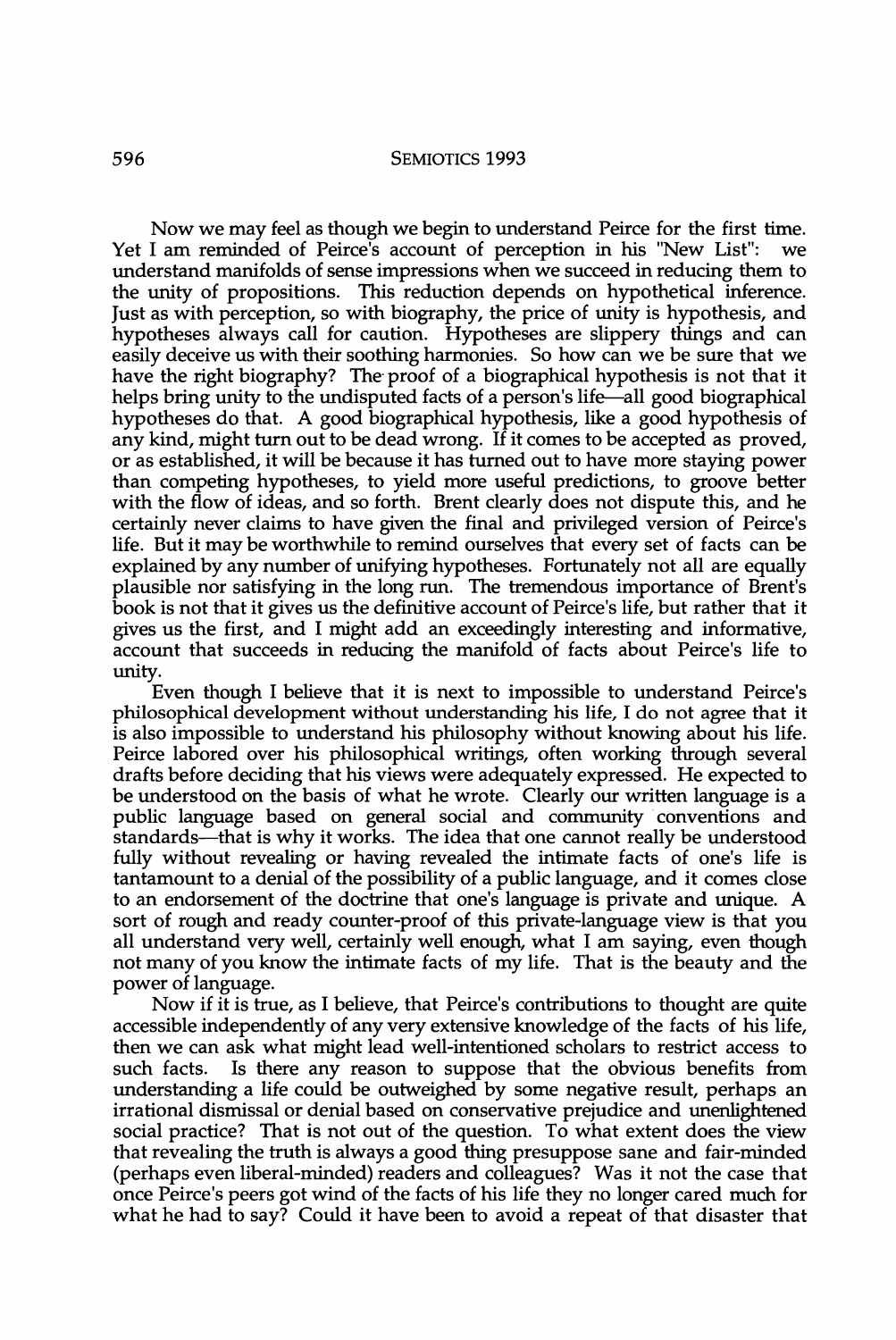members of Harvard's faculty and others urged restraint and even withheld permission to use Peirce's private papers? Perhaps they were not so righteous; still the issue is not an easy one to decide. When is the right time, or a good time, or even a safe time, to reveal truths that are likely to excite immature or perverse and repressed passions? As a matter of principle, I am not an advocate of censorship and, what's more, I believe that censorship usually proves to be counter-productive anyway, at least in the long run. Nevertheless, full disclosure is not always prudent.

I want to make a final point about the time of Peirce's life. When you picture Peirce on a usual day, how do you imagine him spending his time? If you go to Brent's book with this question in mind it will not take you long to discover that Peirce was a scholar through and through; yet since Brent's purpose was not to deliver an intellectual biography, but rather the long-neglected life-story of Peirce the troubled man, one might slip into thinking that Peirce's life consisted mainly of the sorts of striking events and activities that make up so much of Brent's story. But remember that if we take into account all known archival deposits, Peirce left us nearly 100,000 pages in manuscript. Some of these pages are short and would not have taken much time to compose, but some are very long and complex and full of alterations or time-consuming calculations. Suppose that Peirce averaged about 30 minutes per manuscript page—that seems a conservative estimate. If he worked  $10$  full hours a day, 6 days a week, to compose those pages, it would have taken him 16 very concentrated years to produce them.

If we calculate, along similar lines, how much time Peirce must have spent on his 10,000 pages of published writings, his 6,000 definitions for the Century Dictionary, and his 350 book reviews for The Nation, we find that it would have required at least another nine years.<sup>1</sup> Thus we have accounted for 25 full-time

**We know that Peirce contributed to about 6000 definitions for the Century Dictionary. Most of these definitions added very little to the bulk of his published writings, yet many of them required a lot of research. Granting Peirce one hour of research, composition time, proofreading time, etc. per definition (and knowing that his research for some words was very extensive and may have taken days—see, for example, his definition of "theorem") we must add at least two more years.** 

**We also know that Peirce wrote over 350 book reviews for The Nation. No doubt he spent very little time with some of these books, perhaps not even hours, but many he read thoroughly and gave a great deal of thought. Supposing that he spent on the average of one 10 hour day per book, we have to add another year of full-time reading.** 

<sup>&</sup>lt;sup>1</sup>The following three paragraphs elaborate on the content of this sentence (and might be **substituted for it):** 

**It is estimated that the writings that Peirce himself published run to at least 10,000 pages. The manuscript collection contains few printer's copy pages for these publications, which suggests that time should be added in to account for those lost efforts. Besides the time required to prepare printer's copy for 10,000 published pages, we should account for proofreading and correction of galleys and proofs which we know Peirce attended to with much care. It is conservative, I believe, to add 2 hours per published page to account for the initial composition, copy marking, proofreading, etc. (remembering also that some printed pages are very long and very dense). Again supposing that Peirce worded 10 solid hours per day, 6 days a week, it would have taken him about 6 more concentrated years to produce the published writings.**